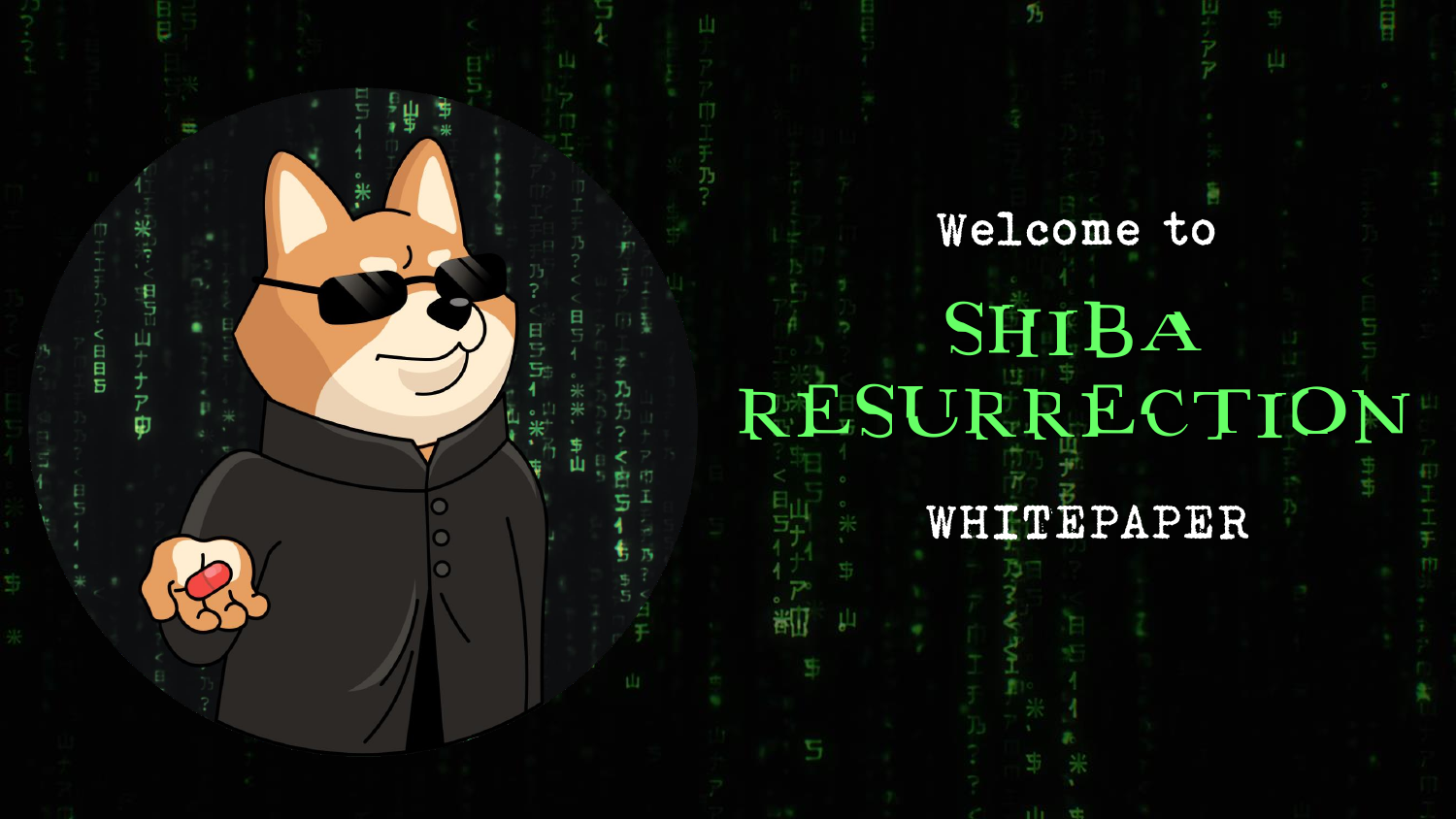

#### SHIBA RESURRECTION \$RESURRECT

is a community focused, Binance Smart Chain (BEP20) based token with amazing tokenomics and a great marketing plan, including Dextools trending and CMC fast track.

> 7% of every transaction will be redistributed to our holders. The rewards will be distributed in BNB, so there is no need to sell RESURRECTION tokens to make profit. This is one of many steps in making our network as stable as possible.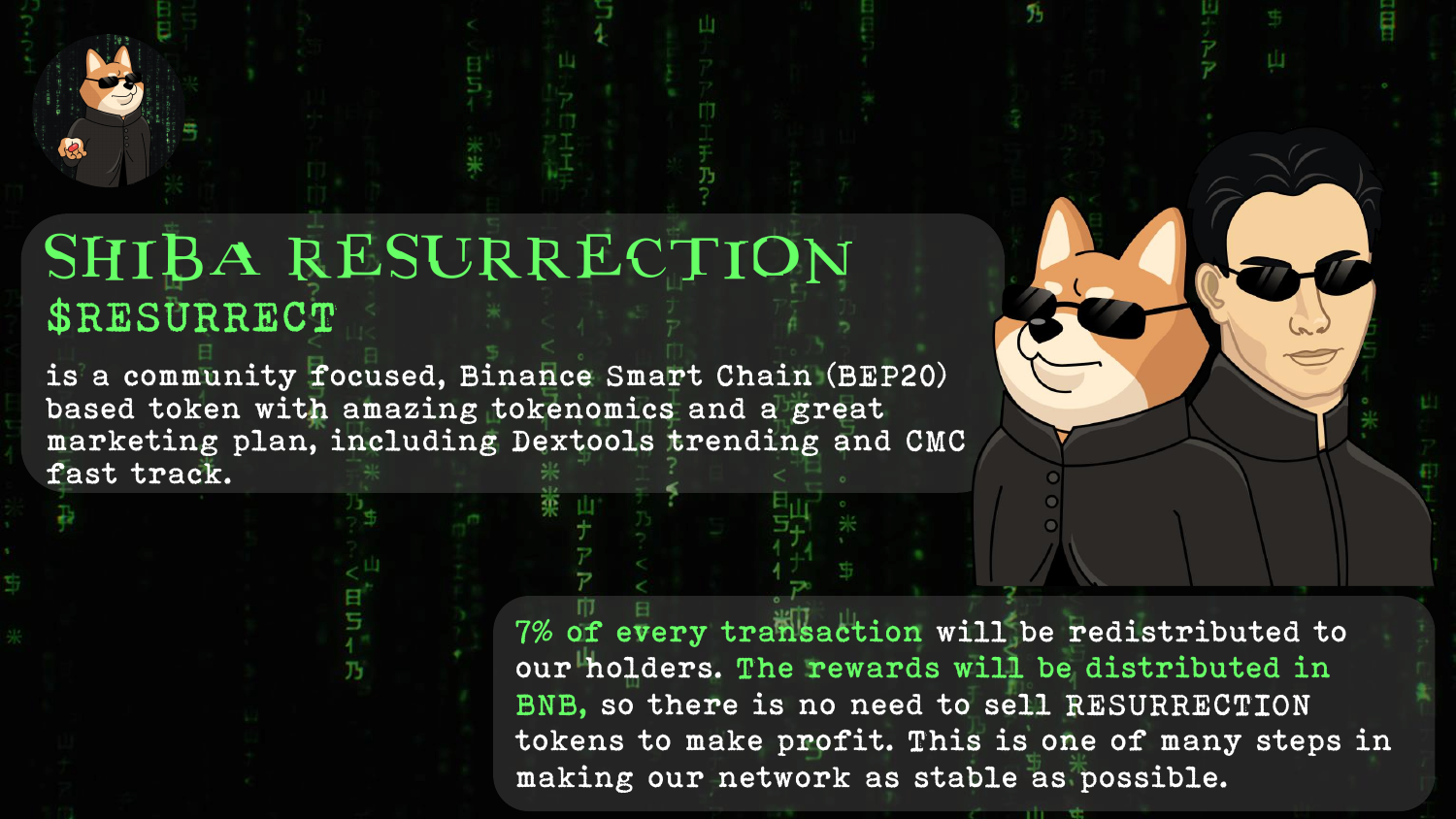## INTRODUCTION

#### SHIBA RESURRECTION \$RESURRECT

is a Hyper-Deflationary token. Tokenomics include already mentioned 7% BNB redistribution to holders. We also include buyback and true burn feature to help the price push UP. This token rewards its investors for holding. Mind bending...we know...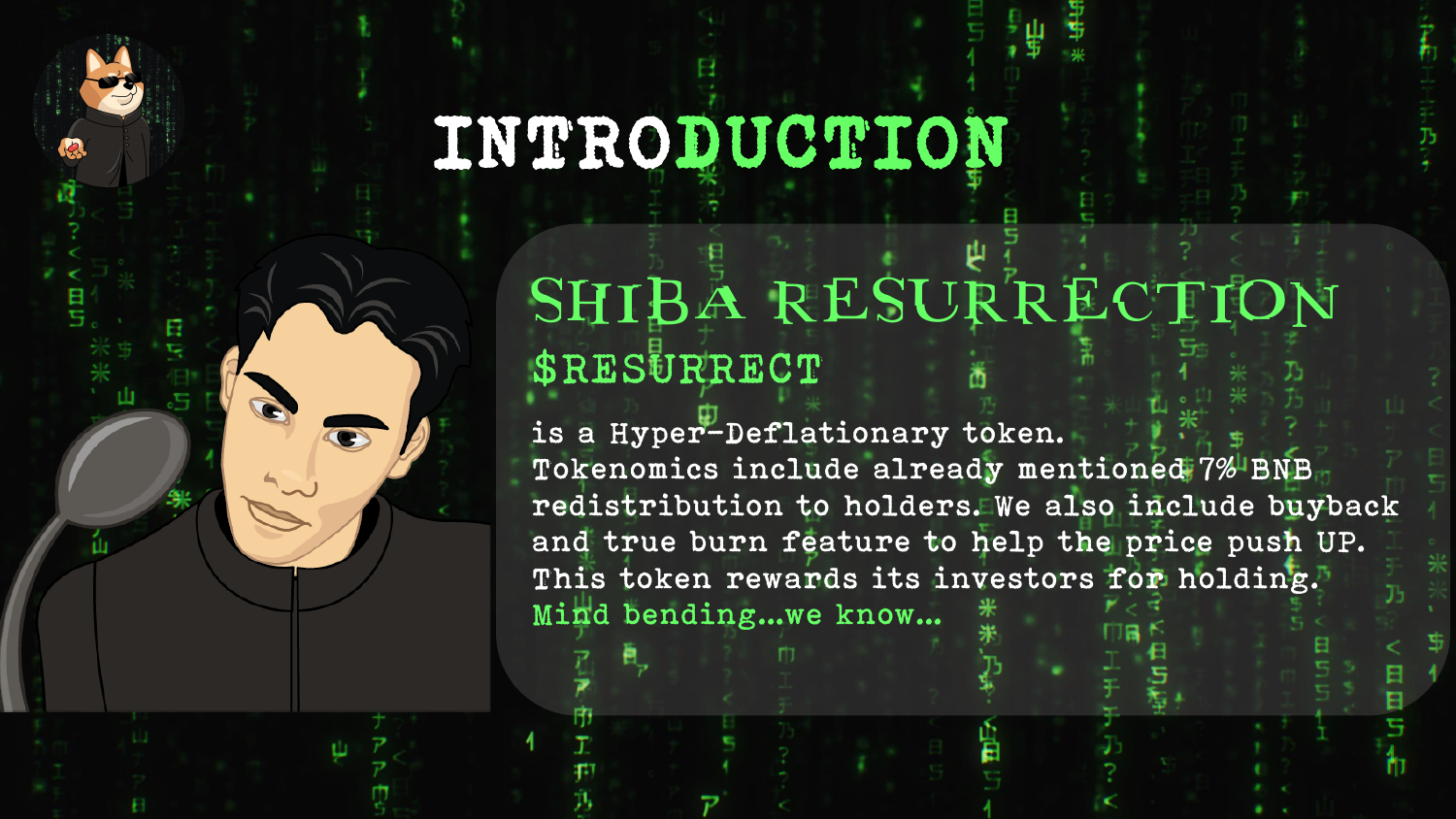### Why SHIBA RESURRECTION?

- 7% BNB redistribution from every transaction to provide faithful holders with passive income
- Buyback and burn for instant and stabile price boost
- NFTs and our own Game as part of the Metaverse • Big marketing plans, CoinMarketCap fast-track, paid DexTools trending and much more...
- Great and unique community led by experienced and active team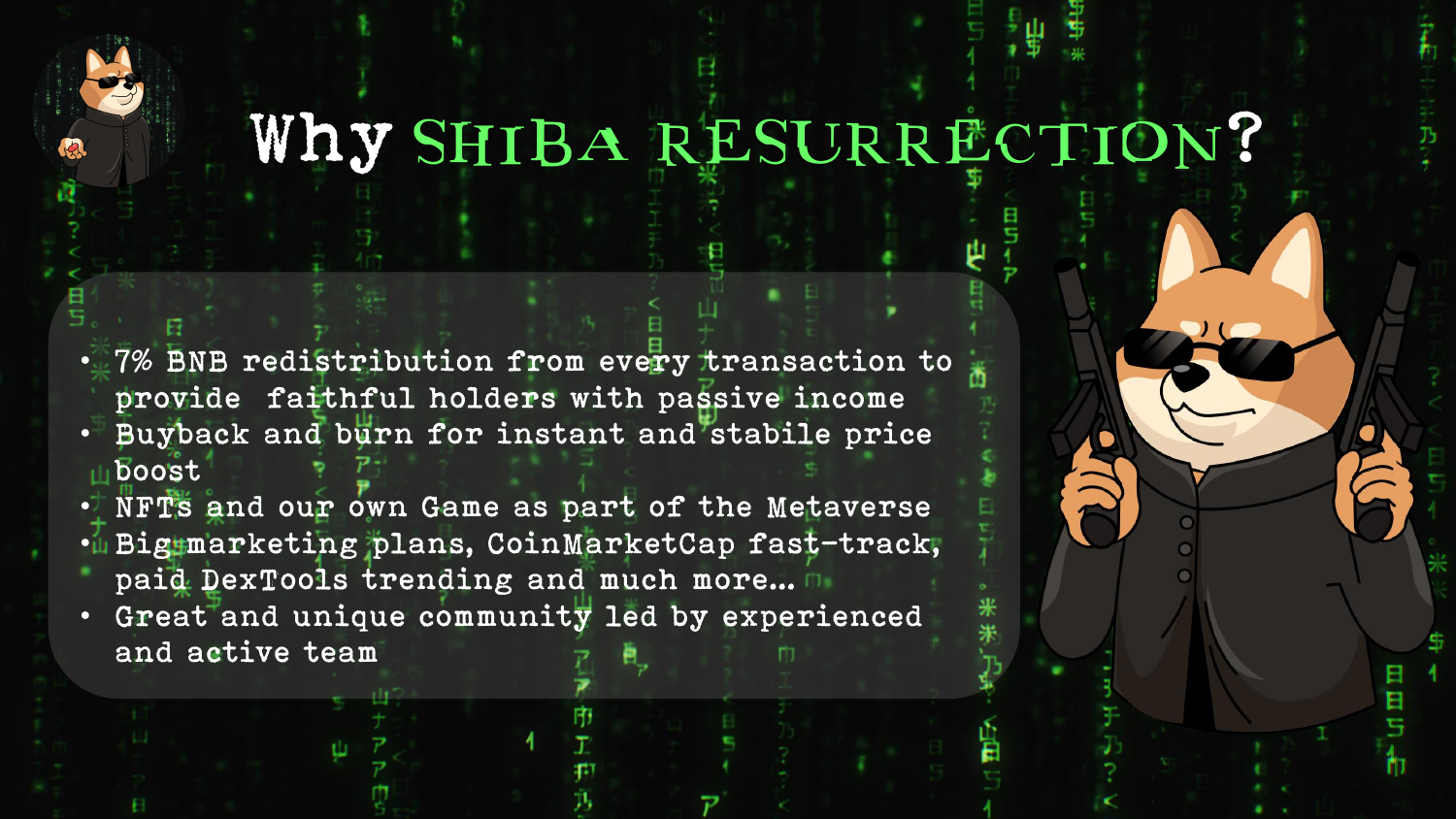

## ROADMAP

PHASE  $1 \rightarrow$  token deploy, liquidity pool lock, website launch, Etherscan info, community building, step one marketing on social netwoks (incl. Telegram, Discord, Twitter, etc.)

PHASE 2  $\rightarrow$  Movie premiere, NFT collection, 10000 telegram members

PHASE  $3 \rightarrow$  CoinMarketCap fast-track, DexTools trending, CoinGecko listing, 1st CEX listing, marketing fund, key marketing partnerships

PHASE 4  $\rightarrow$  metaverse game development, 2<sup>nd</sup> 3<sup>rd</sup> and 4<sup>th</sup> CEX listings, big influencers marketing

PHASE  $5 \rightarrow$  whatever you wish...